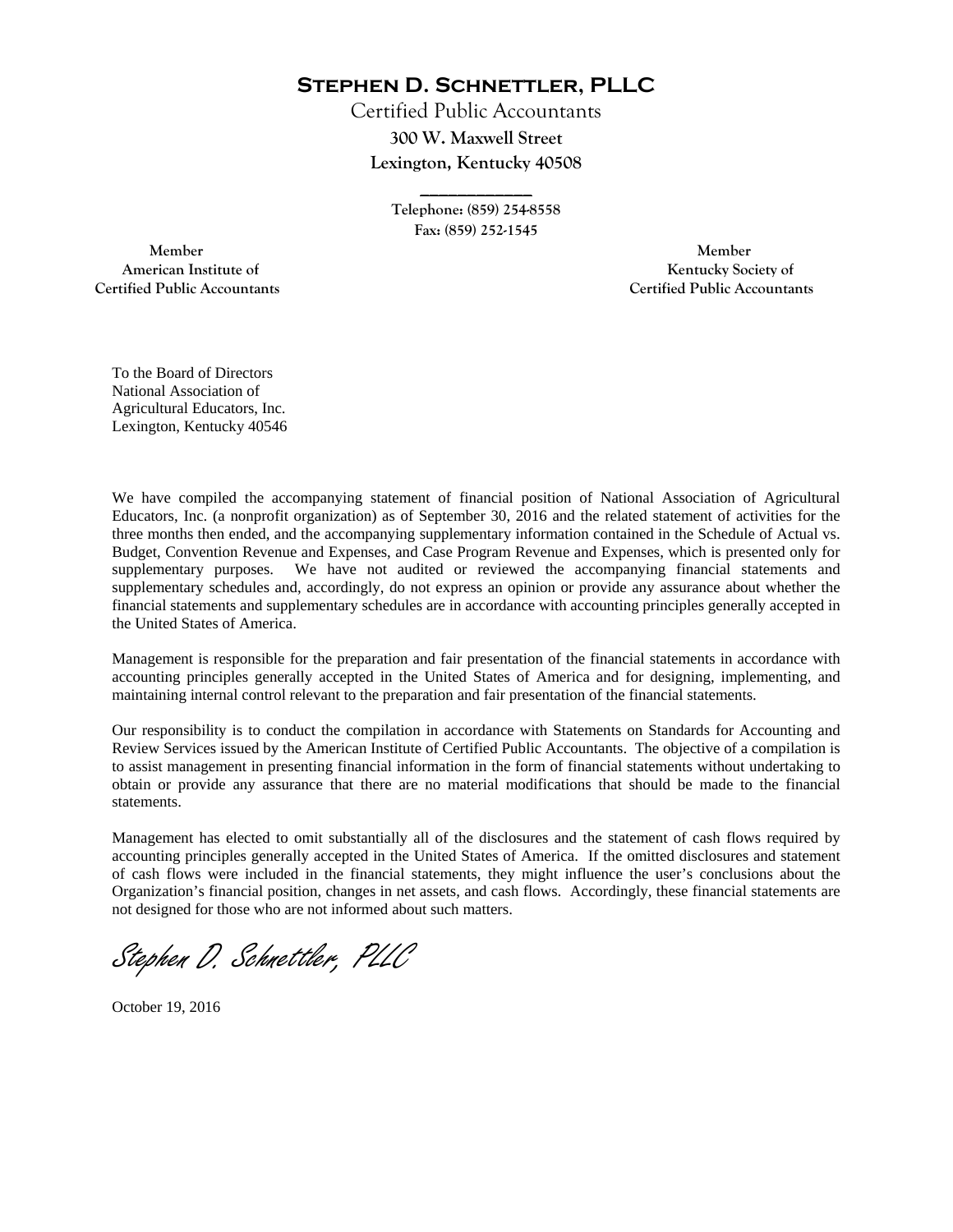# NATIONAL ASSOCIATION OF AGRICULTURAL EDUCATORS, INC. **Statement of Financial Position** September 30, 2016

| <b>ASSETS</b>                           |               |           |
|-----------------------------------------|---------------|-----------|
| Cash on deposit                         | \$            | 362,324   |
| Investments - operating fund            |               | 618,433   |
| Investments - life membership fund      |               | 213,228   |
| Accounts receivable                     |               | 561,604   |
| Inventory                               |               | 5,000     |
| Prepaid expenses                        |               | 132,435   |
| Property and equipment - CASE           |               | 523       |
| Property and equipment                  |               | 11,482    |
| <b>TOTAL ASSETS</b>                     | \$            | 1,905,029 |
| <b>LIABILITIES AND NET ASSETS</b>       |               |           |
| <b>LIABILITIES</b>                      |               |           |
| Accounts payable                        | $\mathcal{S}$ | 144,699   |
| Accrued leave payable                   |               | 41,327    |
| Other current liabilities               |               | 9,906     |
| <b>TOTAL LIABILITIES</b>                |               | 195,932   |
| <b>NET ASSETS</b>                       |               |           |
| Unrestricted net assets:                |               |           |
| Current operation                       |               | 918,921   |
| Board designated for special purposes   |               | 208,835   |
| Temporarily restricted net assets       |               | 1,020     |
| <b>CASE Project</b>                     |               | 580,321   |
| <b>TOTAL NET ASSETS</b>                 |               | 1,709,097 |
| <b>TOTAL LIABILITIES AND NET ASSETS</b> | \$            | 1,905,029 |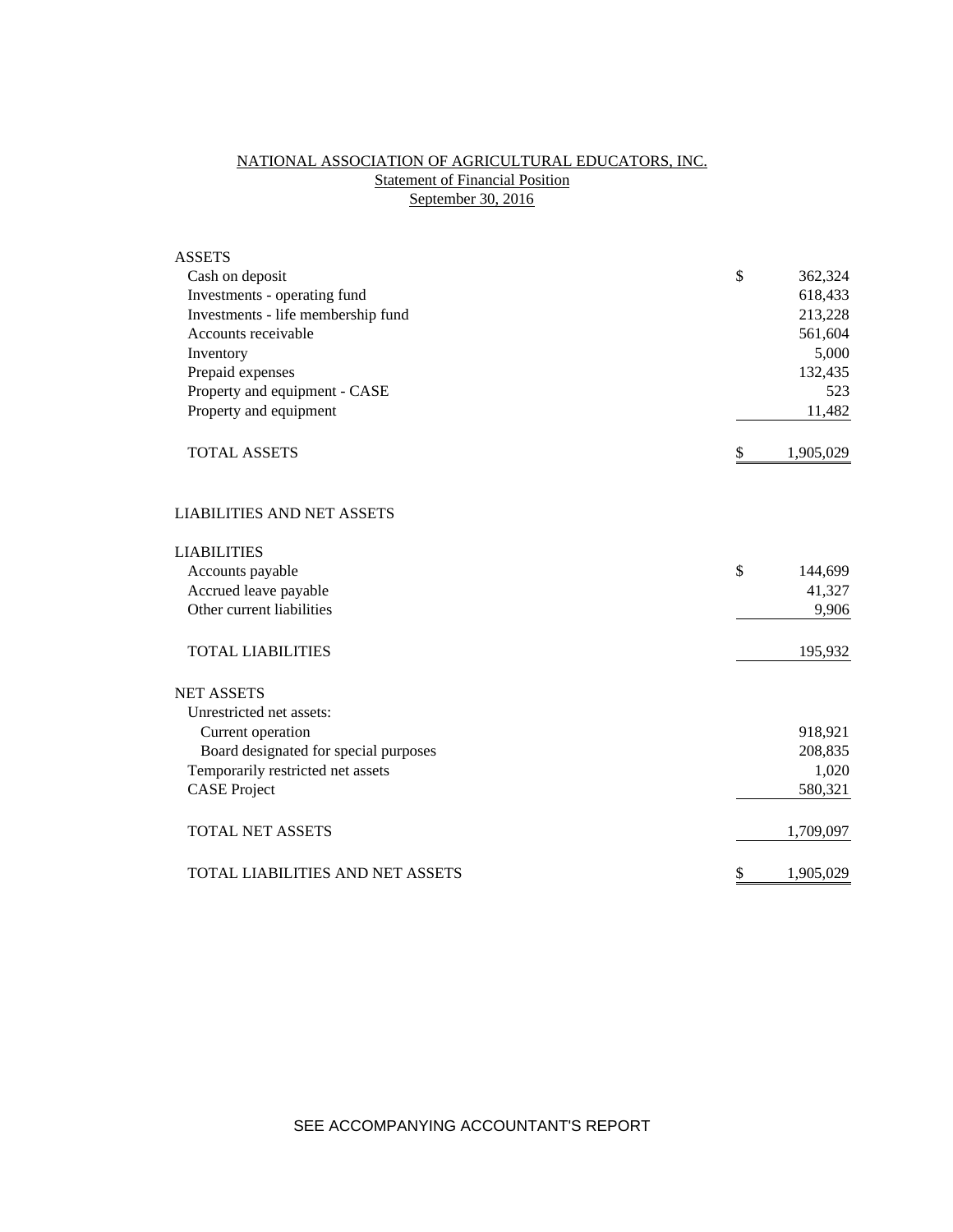### NATIONAL ASSOCIATION OF AGRICULTURAL EDUCATORS, INC. **Statement of Activities** For the Three Months ended September 30, 2016

|                                       |                       | Unrestricted  |                     |                           |    |                 |    |           |
|---------------------------------------|-----------------------|---------------|---------------------|---------------------------|----|-----------------|----|-----------|
|                                       | Current<br>Operations |               | Board<br>Designated | Temporarily<br>Restricted |    | CASE<br>Project |    | Total     |
| Revenue, Gains and Losses             |                       |               |                     |                           |    |                 |    |           |
| Membership dues                       | \$<br>146,835         | <sup>\$</sup> | 420                 | \$                        | \$ |                 | \$ | 147,255   |
| Convention registration               |                       |               |                     |                           |    |                 |    |           |
| Sponsorship and awards                | 9,250                 |               |                     |                           |    |                 |    | 9,250     |
| Merchandise sales                     | 1,555                 |               |                     |                           |    |                 |    | 1,555     |
| Contributions                         |                       |               |                     | 50                        |    |                 |    | 50        |
| Management fees                       |                       |               |                     |                           |    |                 |    |           |
| Net realized and unrealized           |                       |               |                     |                           |    |                 |    |           |
| gains (losses) on securities          | 40,491                |               |                     |                           |    |                 |    | 40,491    |
| Interest and dividends                | 2,123                 |               |                     |                           |    |                 |    | 2,123     |
| FFA Foundation projects               |                       |               |                     |                           |    |                 |    |           |
| CASE Program income                   |                       |               |                     |                           |    | 743,149         |    | 743,149   |
| Other income                          | 16,820                |               |                     |                           |    |                 |    | 16,820    |
| Total Revenue, Gaines and Losses      | 217,074               |               | 420                 | 50                        |    | 743,149         |    | 960,693   |
| Net Assets Released from Restrictions |                       |               |                     |                           |    |                 |    |           |
| Total Revenue, Gains and Losses       |                       |               |                     |                           |    |                 |    |           |
| and Reclassifications                 | 217,074               |               | 420                 | 50                        |    | 743,149         |    | 960,693   |
| Expenses                              |                       |               |                     |                           |    |                 |    |           |
| General expenses                      | 337,550               |               |                     |                           |    |                 |    | 337,550   |
| FFA Foundation projects               | 2,525                 |               |                     |                           |    |                 |    | 2,525     |
| <b>CASE</b> Program expenses          | $\overline{a}$        |               |                     |                           |    | 664,623         |    | 664,623   |
| Convention expenses                   | 4,617                 |               |                     |                           |    |                 |    | 4,617     |
| Total expenses                        | 344,692               |               |                     |                           |    | 664,623         |    | 1,009,315 |
| INCREASE (DECREASE) IN NET ASSETS     | (127, 618)            |               | 420                 | 50                        |    | 78,526          |    | (48, 622) |
| NET ASSETS AT BEGINNING OF PERIOD     | 1,046,539             |               | 208,415             | 970                       |    | 501,795         |    | 1,757,719 |
| NET ASSETS AT END OF PERIOD           | \$<br>918,921         | \$            | 208,835             | \$<br>1,020               | \$ | 580,321         | \$ | 1,709,097 |

SEE ACCOMPANYING ACCOUNTANT'S REPORT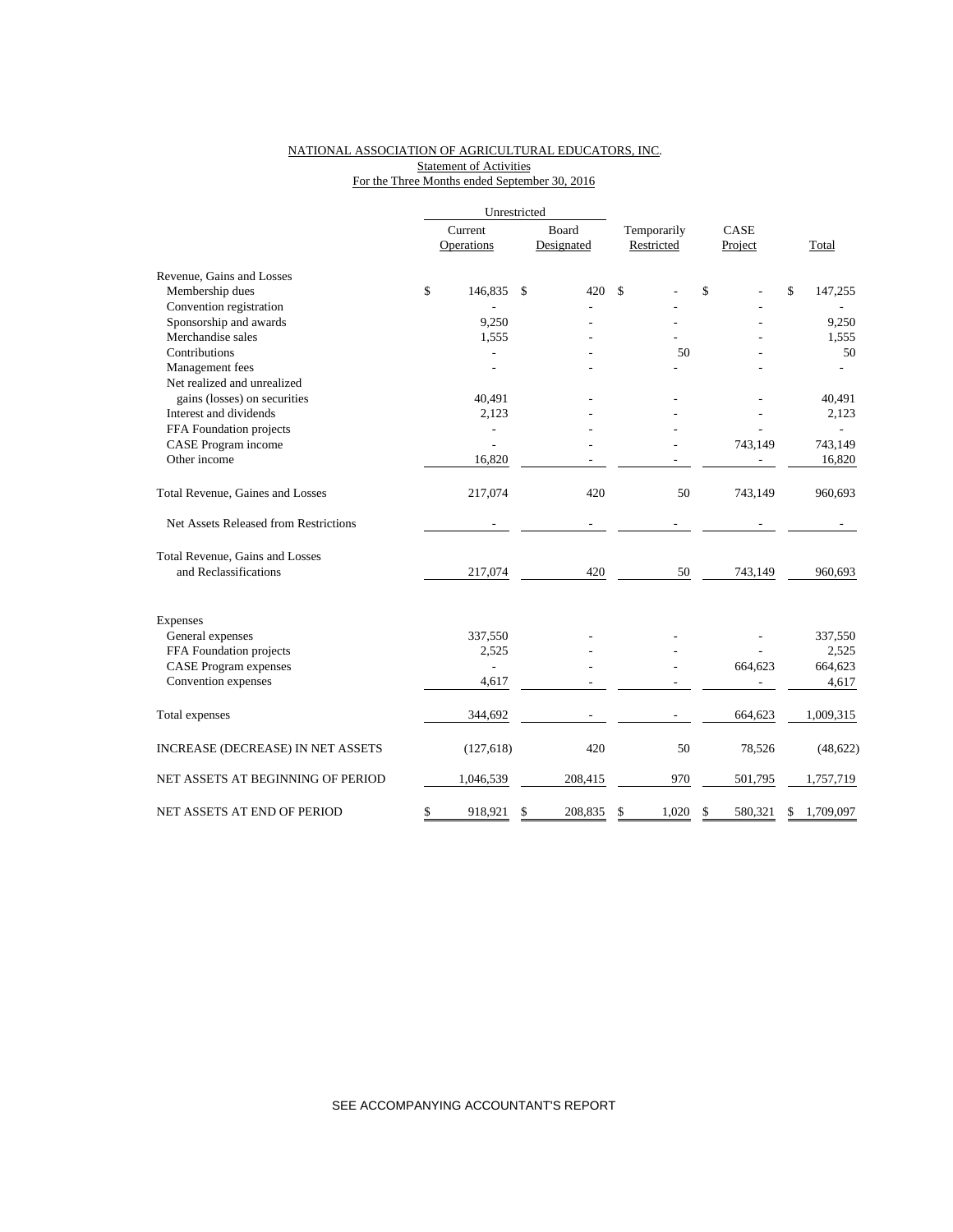# NATIONAL ASSOCIATION OF AGRICULTURAL EDUCATORS, INC. Schedule of Actual vs. Budget

For the One and Three Months Ended September 30, 2016

|                                                       |    | <b>MONTH</b><br><b>ACTUAL</b> |  | <b>MONTH</b><br><b>BUDGET</b> |               | <b>MONTH</b><br><b>\$VARIANCE</b> | YEAR TO DATE<br><b>ACTUAL</b> | <b>YEAR</b><br><b>BUDGET</b> | <b>YEAR</b><br><b>\$VARIANCE</b> |                          |
|-------------------------------------------------------|----|-------------------------------|--|-------------------------------|---------------|-----------------------------------|-------------------------------|------------------------------|----------------------------------|--------------------------|
| <b>REVENUE</b>                                        |    |                               |  |                               |               |                                   |                               |                              |                                  |                          |
| Member dues                                           | \$ | 129,915 \$                    |  | 32,907                        | $\mathcal{S}$ | 97,008 \$                         | 141,255 \$                    | 394,880 \$                   |                                  | (253, 625)               |
| Corporate membership dues                             |    | 3,750                         |  | 2,563                         |               | 1,187                             | 6,000                         | 30,750                       |                                  | (24,750)                 |
| Delmar scholarships                                   |    | $\overline{\phantom{a}}$      |  | 625                           |               | (625)                             | $\bar{\phantom{a}}$           | 7,500                        |                                  | (7,500)                  |
| Foundation management fees                            |    | $\sim$                        |  | 7,917                         |               | (7, 917)                          |                               | 95,000                       |                                  | (95,000)                 |
| Interest and dividends                                |    | 882                           |  | 2,917                         |               | (2,035)                           | 1,481                         | 35,000                       |                                  | (33,519)                 |
| Net realized and unrealized                           |    |                               |  |                               |               |                                   |                               |                              |                                  |                          |
| gains (losses) on securities                          |    | 3,907                         |  | ÷,                            |               | 3,907                             | 40,491                        |                              |                                  | 40,491                   |
| Merchandise sales                                     |    | 186                           |  | 833                           |               | (647)                             | 1,555                         | 10,000                       |                                  | (8, 445)                 |
| Investment income. Life Fund                          |    | 311                           |  | 917                           |               | (606)                             | 642                           | 11,000                       |                                  | (10, 358)                |
| Contributions, Legislative Fund                       |    | $\overline{\phantom{a}}$      |  | $\omega$                      |               | $\sim$                            | 50                            |                              |                                  | 50                       |
| Miscellaneous income                                  |    | $\overline{\phantom{a}}$      |  | 833                           |               | (833)                             |                               | 10,000                       |                                  | (10,000)                 |
| Scholarship raffle proceeds                           |    | $\overline{\phantom{a}}$      |  | 125                           |               | (125)                             | ÷,                            | 1,500                        |                                  | (1,500)                  |
| National Teach Ag Campaign                            |    | 682                           |  | 37,500                        |               | (36, 818)                         | 682                           | 450,000                      |                                  | (449, 318)               |
| Teacher crisis fund                                   |    | 5,408                         |  | $\blacksquare$                |               | 5,408                             | 9,621                         |                              |                                  | 9,621                    |
| <b>BFRDP</b> Grant                                    |    | $\overline{\phantom{a}}$      |  | ÷,                            |               |                                   | ÷,                            |                              |                                  |                          |
| AEM business manager stipend                          |    |                               |  | 333                           |               | (333)                             | ÷,                            | 4,000                        |                                  | (4,000)                  |
| CASE management fee                                   |    |                               |  | 2,000                         |               | (2,000)                           | ÷,                            | 24,000                       |                                  | (24,000)                 |
| Council MMM management fee                            |    | $\overline{\phantom{a}}$      |  | 417                           |               | (417)                             | ÷,                            | 5,000                        |                                  | (5,000)                  |
| Teach AG non-foundation revenue                       |    | 952                           |  | L.                            |               | 952                               | 1,737                         |                              |                                  | 1,737                    |
| FFA Foundation project - TTTK                         |    | L.                            |  | 3,875                         |               | (3,875)                           | $\overline{\phantom{a}}$      | 46,500                       |                                  | (46,500)                 |
| FFA Foundation project - OPAP                         |    |                               |  | 917                           |               | (917)                             | $\overline{a}$                | 11,000                       |                                  | (11,000)                 |
| FFA Foundation project - OMSP                         |    |                               |  | 917                           |               | (917)                             | $\overline{a}$                | 11,000                       |                                  | (11,000)                 |
| FFA Foundation project - OT                           |    |                               |  | 917                           |               | (917)                             |                               | 11,000                       |                                  | (11,000)                 |
| FFA Foundation project - OYM                          |    |                               |  | 917                           |               | (917)                             | ÷,                            | 11,000                       |                                  | (11,000)                 |
| FFA Foundation project - Lifetime Achievement         |    |                               |  | 208                           |               | (208)                             |                               | 2,500                        |                                  | (2,500)                  |
| FFA Foundation project - Outstanding Service Citation |    |                               |  | ÷,                            |               |                                   | $\overline{a}$                |                              |                                  | $\overline{\phantom{a}}$ |
| FFA Foundation teacher workshop                       |    |                               |  | 1,667                         |               | (1,667)                           |                               | 20,000                       |                                  | (20,000)                 |
| FFA Foundation upper division scholarships            |    |                               |  | 1,833                         |               | (1, 833)                          | $\overline{a}$                | 22,000                       |                                  | (22,000)                 |
| FFA Foundation Agriscience Teacher                    |    |                               |  | 667                           |               | (667)                             |                               | 8,000                        |                                  | (8,000)                  |
| FFA Foundation NATAA/NAII                             |    |                               |  | 10,000                        |               | (10,000)                          | $\overline{a}$                | 120,000                      |                                  | (120,000)                |
| FFA Foundation project - XLR8                         |    |                               |  | 2,000                         |               | (2,000)                           |                               | 24,000                       |                                  | (24,000)                 |
| FFA Foundation communities of practice                |    |                               |  | 4,783                         |               | (4,783)                           | $\overline{a}$                | 57,400                       |                                  | (57, 400)                |
| FFA Foundation convention internet lounge             |    |                               |  | $\blacksquare$                |               |                                   |                               | $\overline{\phantom{a}}$     |                                  |                          |
| CASE program net income                               |    | (34, 973)                     |  | ÷,                            |               | (34, 973)                         | 78,526                        |                              |                                  | 78,526                   |
| Convention net income                                 |    | 12,231                        |  | 5,005                         |               | 7,226                             | 9,413                         | 53,050                       |                                  | (43, 637)                |
| <b>TOTAL REVENUE</b>                                  |    | 123,251                       |  | 123,593                       |               | (342)                             | 291,453                       | 1,476,080                    |                                  | (1, 184, 627)            |
| <b>EXPENSES</b>                                       |    |                               |  |                               |               |                                   |                               |                              |                                  |                          |
| Salaries                                              |    | 37,559                        |  | 30,331                        |               | 7,228                             | 110,581                       | 363,967                      |                                  | (253, 386)               |
| Taxes and benefits                                    |    | 5,202                         |  | 8,419                         |               | (3,217)                           | 22,595                        | 101,023                      |                                  | (78, 428)                |
| Computer service                                      |    | 2,162                         |  | 667                           |               | 1,495                             | 5,550                         | 8,000                        |                                  | (2,450)                  |
| Telephone                                             |    | 312                           |  | 417                           |               | (105)                             | 928                           | 5,000                        |                                  | (4,072)                  |
| Accounting                                            |    | 650                           |  | 1,317                         |               | (667)                             | 1,950                         | 15,800                       |                                  | (13, 850)                |
| Depreciation                                          |    | 277                           |  | 333                           |               | (56)                              | 830                           | 4,000                        |                                  | (3,170)                  |
| Rent                                                  |    | $\blacksquare$                |  | 629                           |               | (629)                             | $\omega$                      | 7,550                        |                                  | (7, 550)                 |
| Insurance                                             |    | 773                           |  | 833                           |               | (60)                              | 2,319                         | 10,000                       |                                  | (7,681)                  |
| Legal                                                 |    | $\overline{\phantom{a}}$      |  | 83                            |               | (83)                              | $\sim$                        | 1,000                        |                                  | (1,000)                  |
| Office Supplies                                       |    | (964)                         |  | 833                           |               | (1,797)                           | 1,000                         | 10,000                       |                                  | (9,000)                  |
|                                                       |    | ÷,                            |  | 8                             |               |                                   | 1,857                         | 100                          |                                  |                          |
| Bank charges and investment fees                      |    | $\sim$                        |  |                               |               | (8)                               | 948                           | 3,000                        |                                  | 1,757                    |
| Printing, general                                     |    |                               |  | 250                           |               | (250)                             |                               |                              |                                  | (2,052)                  |
| Staff training                                        |    |                               |  | 42                            |               | (42)                              | $\overline{a}$                | 500                          |                                  | (500)                    |
| Taxes and licenses                                    |    |                               |  | 8                             |               | (8)                               | ÷,                            | 100                          |                                  | (100)                    |
| Membership and contributions                          |    | 65                            |  | 1,667                         |               | (1,602)                           | 105                           | 20,000                       |                                  | (19, 895)                |
| Travel, staff                                         |    | (1, 189)                      |  | 2,917                         |               | (4,106)                           | 1,624                         | 35,000                       |                                  | (33, 376)                |
| Promotion and marketing                               |    | (655)                         |  | 1,250                         |               | (1,905)                           | 6,629                         | 15,000                       |                                  | (8,371)                  |
| Merchandise and diaries                               |    | 1,325                         |  | 208                           |               | 1,117                             | 2,049                         | 2,500                        |                                  | (451)                    |
| Photocopying                                          |    | L.                            |  | 8                             |               | (8)                               | $\equiv$                      | 100                          |                                  | (100)                    |
| Postage, general                                      |    | (392)                         |  | 542                           |               | (934)                             | 1,106                         | 6,500                        |                                  | (5, 394)                 |
| Professional liability insurance                      |    | $\blacksquare$                |  | 3,183                         |               | (3,183)                           | 38,775                        | 38,200                       |                                  | 575                      |
| Public relations                                      |    | (186)                         |  | 83                            |               | (269)                             | 87                            | 1,000                        |                                  | (913)                    |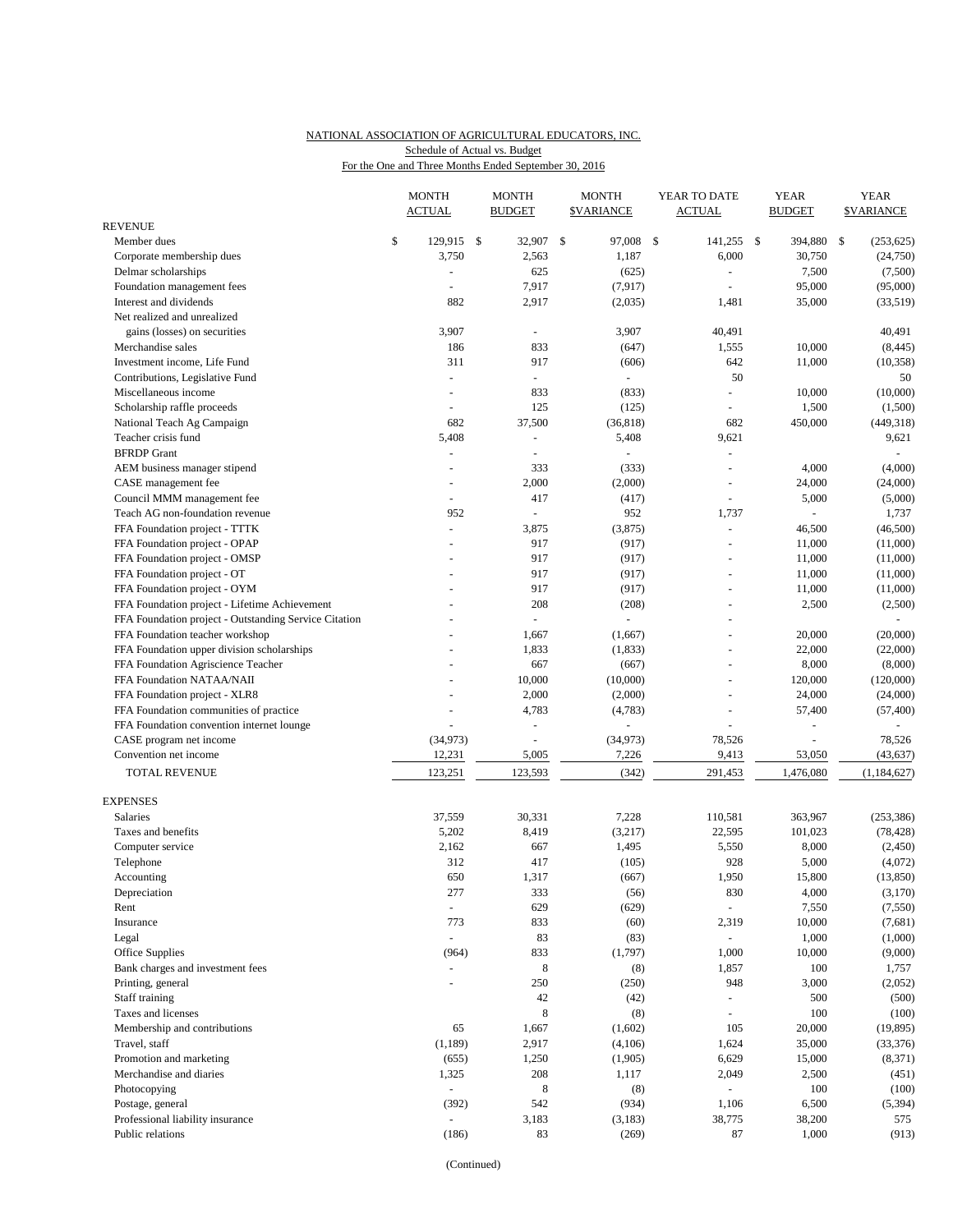## NATIONAL ASSOCIATION OF AGRICULTURAL EDUCATORS, INC. For the One and Three Months Ended September 30, 2016 Schedule of Actual vs. Budget

| Scholarships                                          | <b>ACTUAL</b><br>335 | <b>BUDGET</b><br>2,583   | <b>\$VARIANCE</b><br>(2,583) | <b>ACTUAL</b>   | <b>BUDGET</b>            | <b>\$VARIANCE</b> |
|-------------------------------------------------------|----------------------|--------------------------|------------------------------|-----------------|--------------------------|-------------------|
|                                                       |                      |                          |                              |                 |                          |                   |
|                                                       |                      |                          |                              |                 | 31,000                   | (31,000)          |
| Travel, regional secretaries                          |                      | 1,500                    | (1, 165)                     | 335             | 18,000                   | (17,665)          |
| Travel, board of directors                            | 16                   | 3,333                    | (3,317)                      | 9,148           | 40,000                   | (30, 852)         |
| Nat'l Teach Ag Campaign                               | 31,636               | 34,167                   | (2,531)                      | 83,208          | 410,000                  | (326,792)         |
| FFA Foundation project - TTTK                         |                      | 3,875                    | (3,875)                      | 1,422           | 46,500                   | (45,078)          |
| FFA Foundation project - OPAP                         |                      | 917                      | (917)                        |                 | 11,000                   | (11,000)          |
| FFA Foundation project - OMSP                         |                      | 917                      | (917)                        | 384             | 11,000                   | (10,616)          |
| FFA Foundation project - OT                           |                      | 917                      | (917)                        | 384             | 11,000                   | (10,616)          |
| FFA Foundation project - OYM                          |                      | 917                      | (917)                        |                 | 11,000                   | (11,000)          |
| FFA Foundation project - Lifetime achievement         |                      | 208                      | (208)                        |                 | 2,500                    | (2,500)           |
| FFA Foundation project - Outstanding service citation |                      |                          | ä,                           | 335             |                          | 335               |
| FFA Foundation teacher workshop                       |                      |                          |                              |                 |                          |                   |
| FFA Foundation Regional Grants                        |                      |                          |                              |                 |                          |                   |
| FFA Foundation Agrisciense Teachers                   |                      |                          |                              |                 |                          |                   |
| FFA Foundation XLR8                                   | 342                  | 2,000                    | (1,658)                      | 1,194           | 24,000                   | (22, 806)         |
| FFA Foundation convention internet lounge             |                      | $\sim$                   |                              |                 |                          |                   |
| DuPont Agriscience                                    | (10, 100)            | 667                      | (10, 767)                    | 13,124          | 8,000                    | 5,124             |
| Regional grants                                       |                      | $\overline{\phantom{a}}$ |                              |                 |                          |                   |
| NPS expense                                           |                      | 417                      | (417)                        |                 | 5,000                    | (5,000)           |
| Webinar expense                                       |                      | 100                      | (100)                        |                 | 1,200                    | (1,200)           |
| Teacher crisis fund                                   |                      |                          |                              | 3,500           |                          | 3,500             |
| Communities of practice expense                       |                      | 3,167                    | (3,167)                      | 15,000          | 38,000                   | (23,000)          |
| Substitute teacher hire behinds                       |                      | 42                       | (42)                         |                 | 500                      | (500)             |
| Website                                               | 1,050                | 1,083                    | (33)                         | 3,381           | 13,000                   | (9,619)           |
| NATAA stipends                                        |                      | 10,000                   | (10,000)                     | 8,750           | 120,000                  | (111,250)         |
| <b>BFRDP</b> expense                                  |                      |                          |                              |                 |                          |                   |
| <b>BFPD</b> contract labor                            |                      |                          |                              |                 |                          |                   |
| Credit card expense                                   | 228                  | 208                      | 20                           | 977             | 2,500                    | (1,523)           |
| Miscellaneous                                         |                      |                          | $\equiv$                     | ÷,              | $\overline{\phantom{a}}$ |                   |
| <b>TOTAL EXPENSES</b>                                 | 68,446               | 121,046                  | (52,600)                     | 340,075         | 1,452,540                | (1, 112, 465)     |
| NET INCOME (LOSS)                                     | 54,805<br>\$         | \$<br>2,547              | \$<br>52,258                 | \$<br>(48, 622) | \$<br>23,540             | (72, 162)<br>\$   |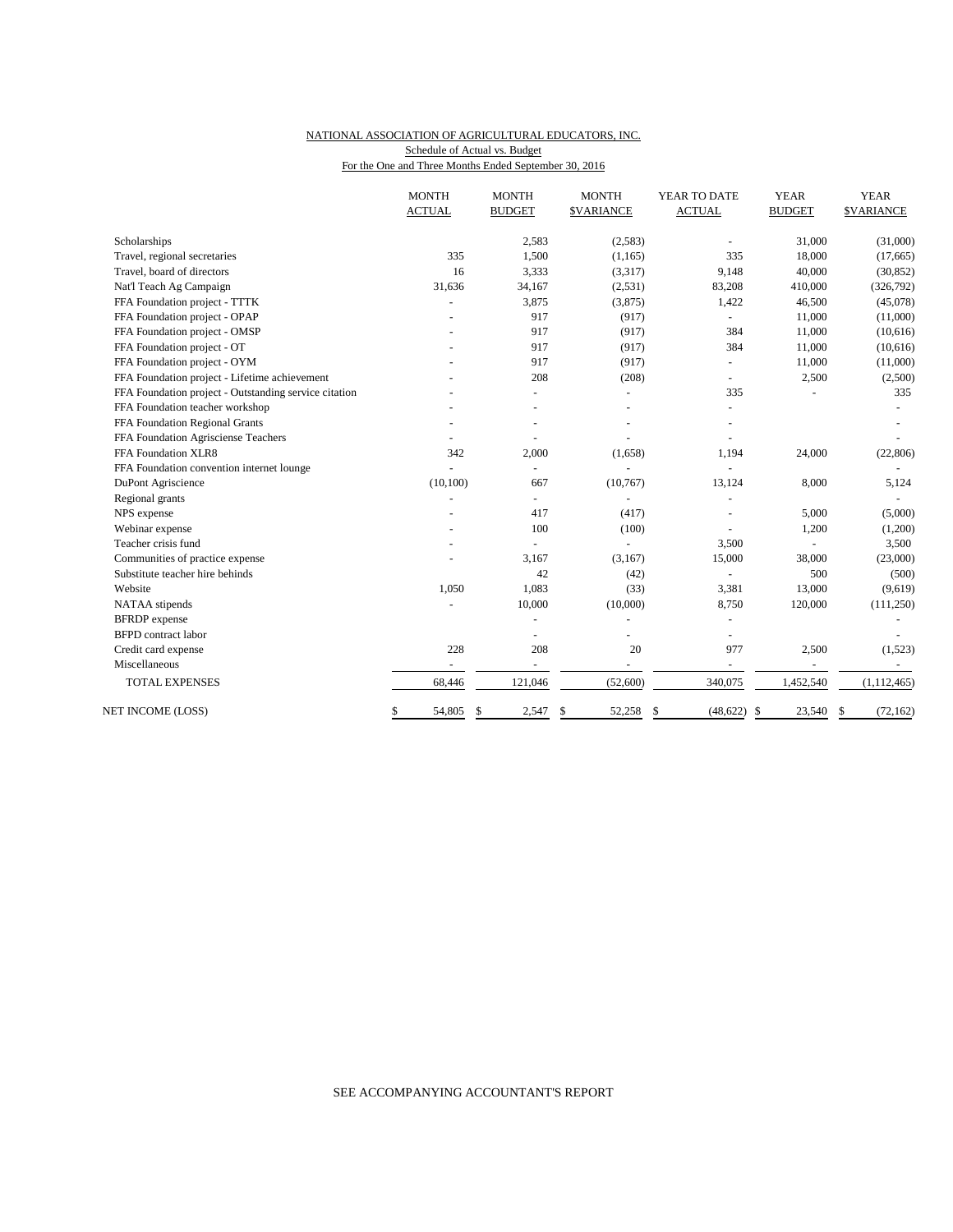### NATIONAL ASSOCIATION OF AGRICULTURAL EDUCATORS, INC. Schedule of Convention Revenue and Expenses For the One and Three Months Ended September 30, 2016

|                                           | <b>MONTH</b><br><b>ACTUAL</b> |         |    | <b>MONTH</b><br><b>BUDGET</b> |   | <b>MONTH</b><br><b>SVARIANCE</b> |    | YEAR TO DATE<br><b>ACTUAL</b> |    | <b>YEAR</b><br><b>BUDGET</b> | <b>YEAR</b><br><b>SVARIANCE</b> |            |
|-------------------------------------------|-------------------------------|---------|----|-------------------------------|---|----------------------------------|----|-------------------------------|----|------------------------------|---------------------------------|------------|
| <b>REVENUE</b>                            |                               |         |    |                               |   |                                  |    |                               |    |                              |                                 |            |
| Convention, registration                  | \$                            |         | \$ | 9,583                         | S | $(9,583)$ \$                     |    |                               | \$ | 115,000 \$                   |                                 | (115,000)  |
| Convention, trade show                    |                               | 600     |    |                               |   | 600                              |    | 1,500                         |    |                              |                                 | 1,500      |
| Convention, sponsorships - FFA Foundation |                               | 3,280   |    | 4,583                         |   | (1,303)                          |    | 3,280                         |    | 55,000                       |                                 | (51,720)   |
| Convention, host state social             |                               |         |    |                               |   |                                  |    |                               |    |                              |                                 |            |
| Convention, sponsorships                  |                               | 9,250   |    | 1,333                         |   | 7,917                            |    | 9,250                         |    | 16,000                       |                                 | (6,750)    |
| <b>TOTAL REVENUE</b>                      |                               | 13,130  |    | 15,499                        |   | (2,369)                          |    | 14,030                        |    | 186,000                      |                                 | (171,970)  |
| <b>EXPENSES</b>                           |                               |         |    |                               |   |                                  |    |                               |    |                              |                                 |            |
| Convention, plaques and trophies          |                               | 68      |    | 242                           |   | (174)                            |    | 68                            |    | 2,900                        |                                 | (2,832)    |
| Convention, printing                      |                               |         |    |                               |   |                                  |    |                               |    |                              |                                 |            |
| Convention, awards                        |                               |         |    |                               |   | ÷,                               |    | 670                           |    | 7,000                        |                                 | (6, 330)   |
| Convention, meal functions                |                               |         |    | 833                           |   | (833)                            |    |                               |    | 10,000                       |                                 | (10,000)   |
| Convention, promotion and marketing       |                               | 2,271   |    | 208                           |   | 2,063                            |    | 2,770                         |    | 2,500                        |                                 | 270        |
| Convention, postage and shipping          |                               |         |    | 333                           |   | (333)                            |    |                               |    | 4,000                        |                                 | (4,000)    |
| Convention, equipment rental              |                               |         |    | 1,583                         |   | (1,583)                          |    |                               |    | 19,000                       |                                 | (19,000)   |
| Convention, host state social             |                               |         |    |                               |   |                                  |    |                               |    |                              |                                 |            |
| Convention, committee expense             |                               |         |    | 379                           |   | (379)                            |    |                               |    | 4,550                        |                                 | (4,550)    |
| Convention, sponsorships - FFA Foundation |                               |         |    | 4,583                         |   | (4,583)                          |    |                               |    | 55,000                       |                                 | (55,000)   |
| Convention, travel/board of directors     |                               | 189     |    | 1,333                         |   | (1,144)                          |    | 1,175                         |    | 16,000                       |                                 | (14, 825)  |
| Convention, staff travel                  |                               | (1,629) |    | 1,000                         |   | (2,629)                          |    | (66)                          |    | 12,000                       |                                 | (12,066)   |
| <b>TOTAL EXPENSES</b>                     |                               | 899     |    | 10,494                        |   | (9, 595)                         |    | 4,617                         |    | 132,950                      |                                 | (128, 333) |
| NET INCOME (LOSS)                         |                               | 12.231  | S  | 5,005                         | S | 7,226                            | \$ | 9,413                         |    | 53,050                       |                                 | (43, 637)  |

SEE ACCOMPANYING ACCOUNTANT'S REPORT